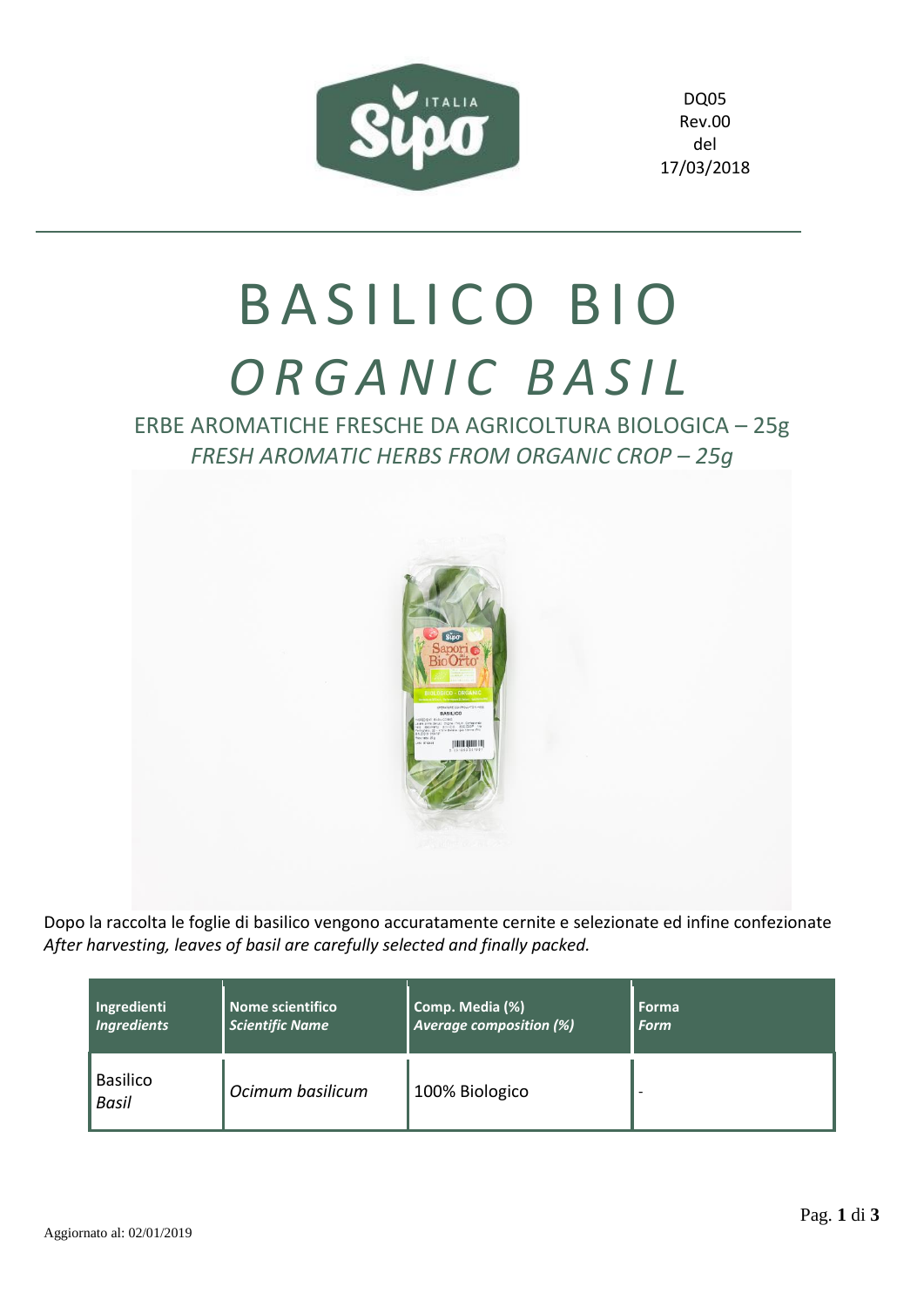## PACKAGING

| <b>Tipo confezione</b>                                      | Vassoio in $PET - 19x7, 5x3, 5$ cm                         |
|-------------------------------------------------------------|------------------------------------------------------------|
| Type of package                                             | Tray in $PET-19x7,5x3,5$ cm                                |
| Atmosfera protettiva<br>Modified atmosphere packaging (MAP) | NO                                                         |
| <b>Codifica lotti</b>                                       | gg/mm/aa                                                   |
| Lots encoding                                               | dd/mm/yy                                                   |
| Pezzi per collo                                             | 8 pezzi in cartoni 30x40x7,5 cm                            |
| Pieces per box                                              | 8 pieces in cardboard boxes 30x40x7,5 cm                   |
| <b>Pallettizzazione</b>                                     | Bancali 80x120: 8 colli per strato; 26 strati per pallet   |
| Palletizing                                                 | Pallets 80x120: 8 packages per layer; 26 layers per pallet |

## **ETICHETTA** *LABEL*